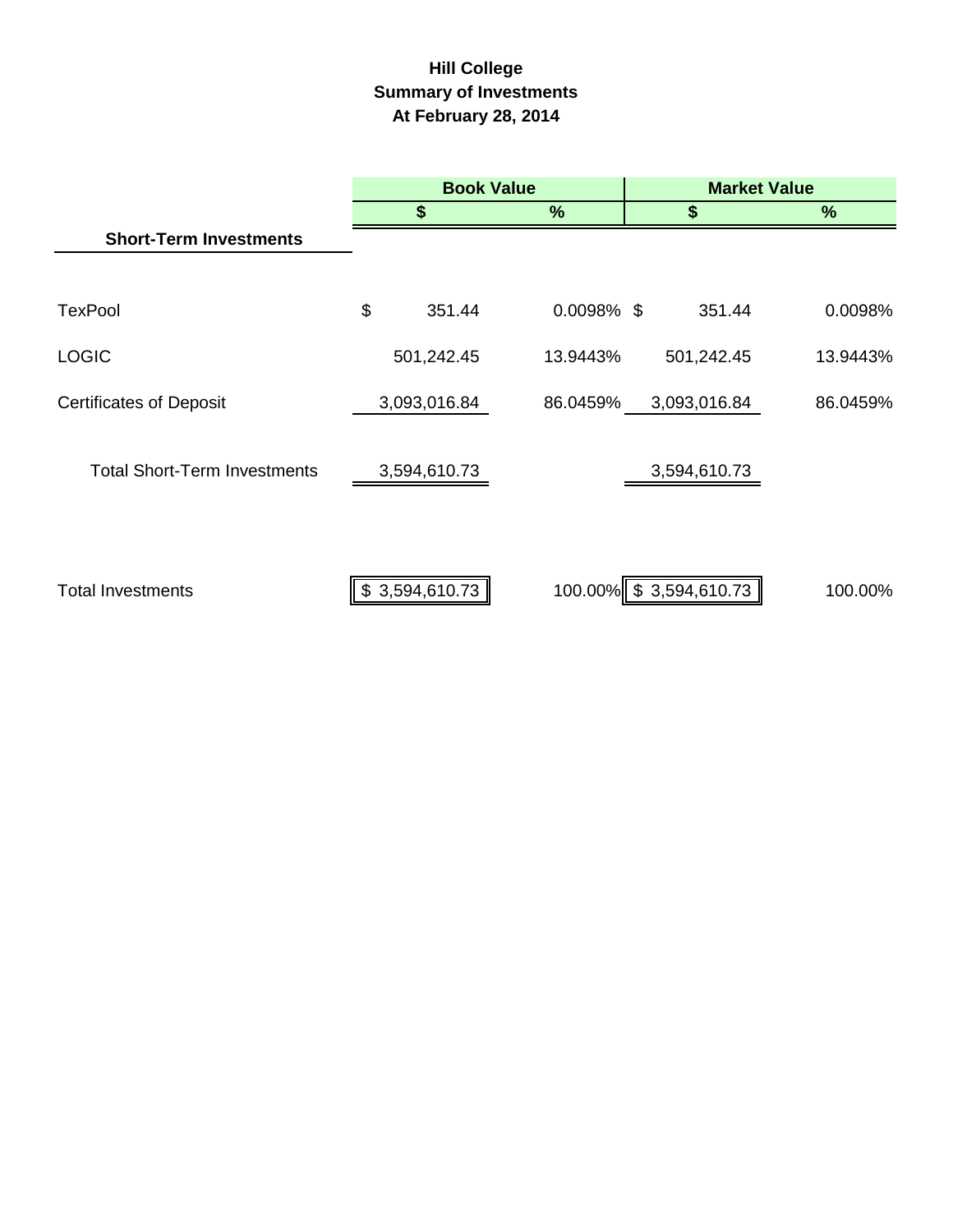## **Hill College Operating Fund Summary of Investments At February 28, 2014**

|                                     | <b>Book Value</b> |              |          | <b>Market Value</b> |                         |  |  |
|-------------------------------------|-------------------|--------------|----------|---------------------|-------------------------|--|--|
|                                     |                   |              | $\%$     |                     | $\%$                    |  |  |
| <b>Short-Term Investments</b>       |                   |              |          |                     |                         |  |  |
| <b>TexPool</b>                      | \$                | 297.77       | 0.0114%  |                     | 0.0114%<br>297.77       |  |  |
| <b>LOGIC</b>                        |                   | 501,142.21   | 19.1917% |                     | 501,142.21<br>19.1917%  |  |  |
| <b>Certificates of Deposit</b>      |                   | 2,109,805.18 | 80.7969% | 2,109,805.18        | 80.7969%                |  |  |
| <b>Total Short-Term Investments</b> |                   | 2,611,245.16 |          | 2,611,245.16        |                         |  |  |
| <b>Total Investments</b>            | \$                | 2,611,245.16 | 100.00%  |                     | 2,611,245.16<br>100.00% |  |  |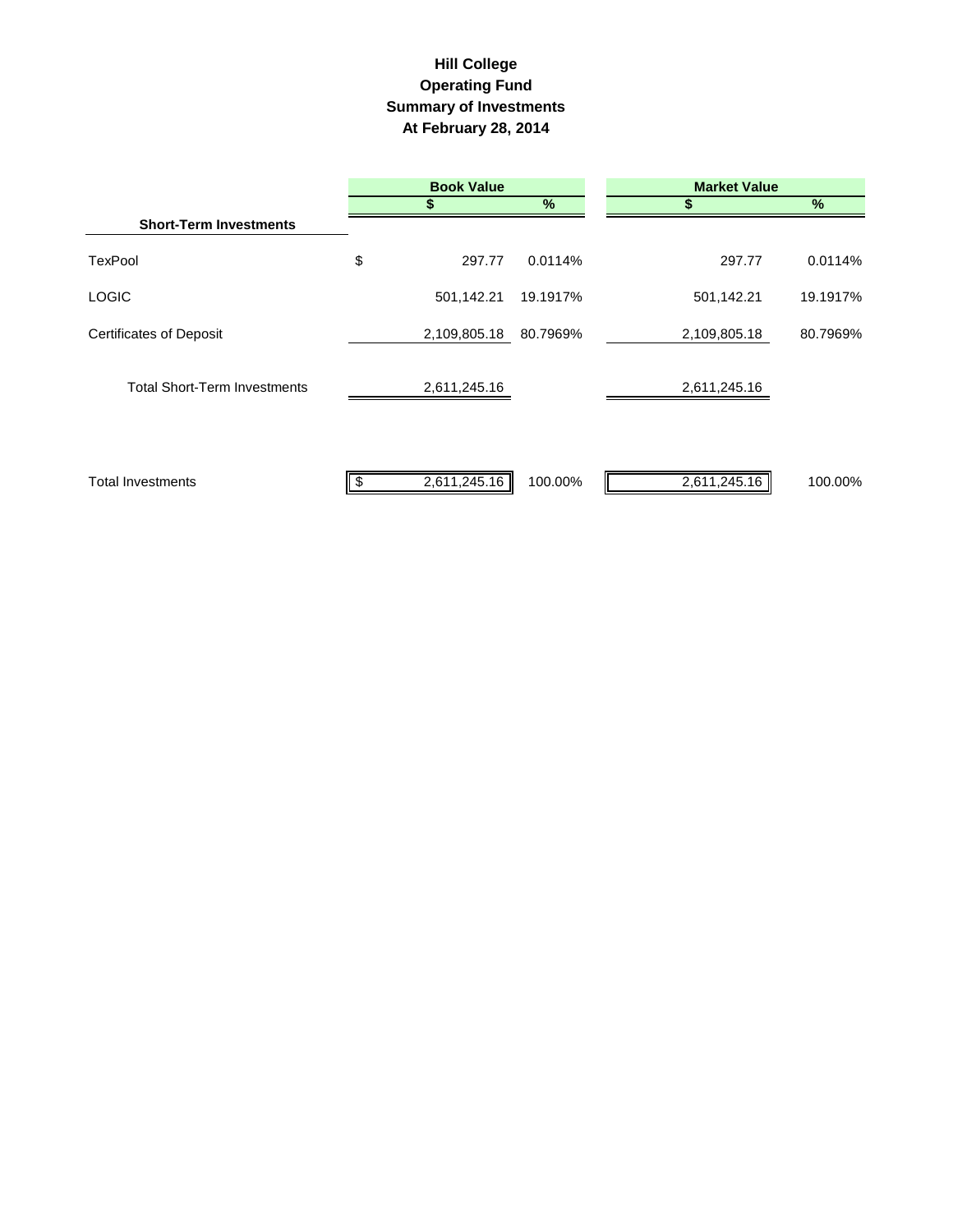## **Hill College Endowment Fund Summary of Investments At February 28, 2014**

|                                     | <b>Book Value</b> |                          | <b>Market Value</b> |       |           |
|-------------------------------------|-------------------|--------------------------|---------------------|-------|-----------|
|                                     |                   |                          | %                   |       | %         |
| <b>Short-Term Investments</b>       |                   |                          |                     |       |           |
| <b>TexPool</b>                      | \$                | 52.47                    | ########            | 52.47 | 100.0000% |
| <b>LOGIC</b>                        |                   | $\overline{\phantom{a}}$ | 0.0000%             |       | 0.0000%   |
| <b>Certificates of Deposit</b>      |                   | $\overline{\phantom{a}}$ | 0.0000%             | ٠     | 0.0000%   |
| <b>Total Short-Term Investments</b> |                   | 52.47                    |                     | 52.47 |           |
| <b>Total Investments</b>            |                   | 52.47                    | 100.00%             | 52.47 | 100.00%   |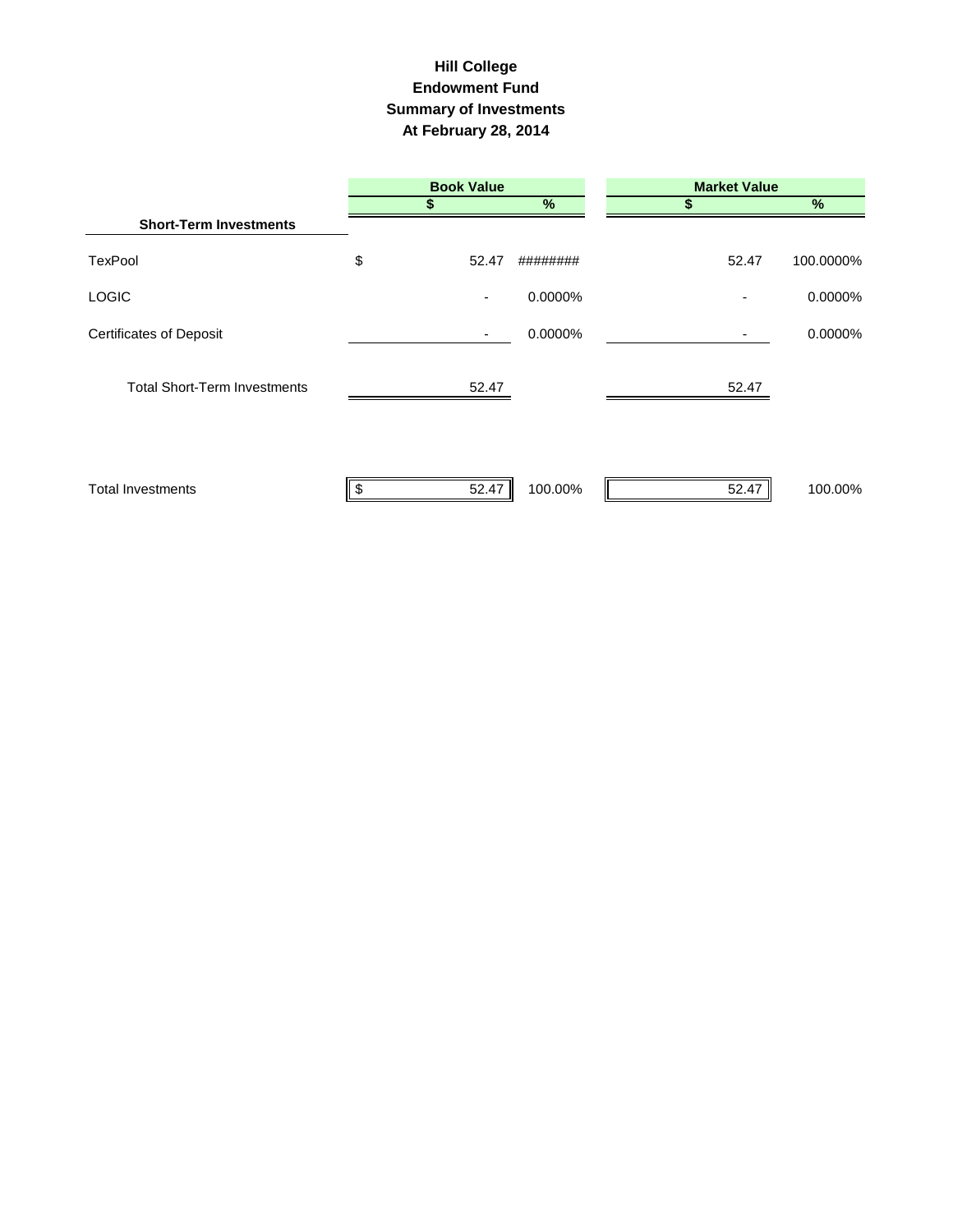## **Interest and Sinking Fund Summary of Investments At February 28, 2014 Hill College**

|                                     | <b>Book Value</b> |          | <b>Market Value</b> |          |  |  |
|-------------------------------------|-------------------|----------|---------------------|----------|--|--|
|                                     |                   | %        | S                   | $\%$     |  |  |
| <b>Short-Term Investments</b>       |                   |          |                     |          |  |  |
| <b>TexPool</b>                      | \$<br>1.20        | 51.0638% | 1.20                | 51.0638% |  |  |
| <b>LOGIC</b>                        | 1.15              | 48.9362% | 1.15                | 48.9362% |  |  |
| <b>Certificates of Deposit</b>      | ٠                 | 0.0000%  |                     | 0.0000%  |  |  |
| <b>Total Short-Term Investments</b> | 2.35              |          | 2.35                |          |  |  |
| <b>Total Investments</b>            | \$<br>2.35        | 100.00%  | 2.35                | 100.00%  |  |  |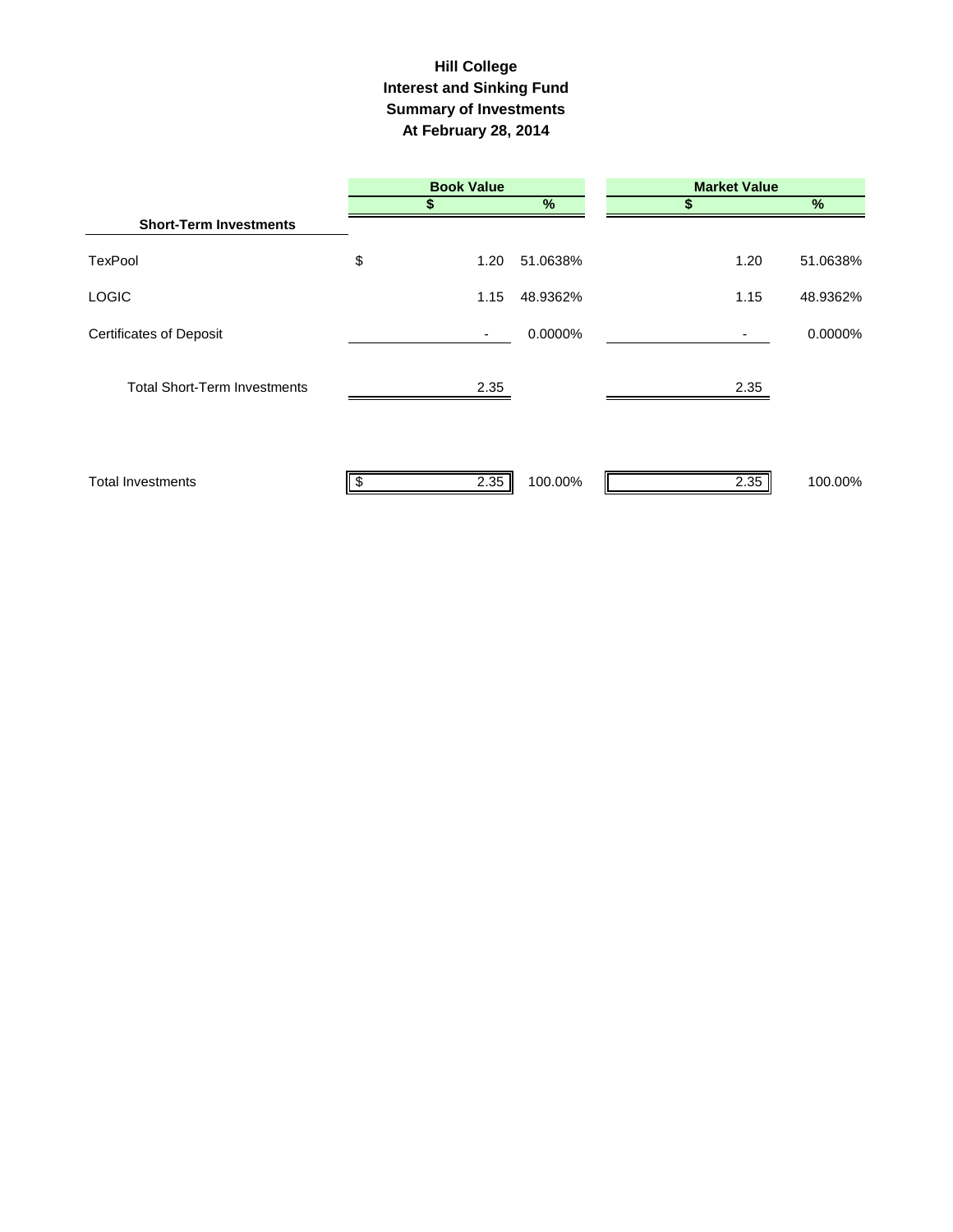## **Summary of Investments At February 28, 2014 Special Revenue Fund Hill College**

|                                     | <b>Book Value</b> |          | <b>Market Value</b> |          |  |  |
|-------------------------------------|-------------------|----------|---------------------|----------|--|--|
|                                     |                   | $\%$     |                     | %        |  |  |
| <b>Short-Term Investments</b>       |                   |          |                     |          |  |  |
| <b>TexPool</b>                      | \$<br>٠           | 0.0000%  | ٠                   | 0.0000%  |  |  |
| <b>LOGIC</b>                        | 99.09             | 0.0101%  | 99.09               | 0.0101%  |  |  |
| <b>Certificates of Deposit</b>      | 983,211.66        | 99.9899% | 983,211.66          | 99.9899% |  |  |
| <b>Total Short-term Investments</b> | 983,310.75        |          | 983,310.75          |          |  |  |
| <b>Total Investments</b>            | 983,310.75        | 0.01%    | 983,310.75          | 0.01%    |  |  |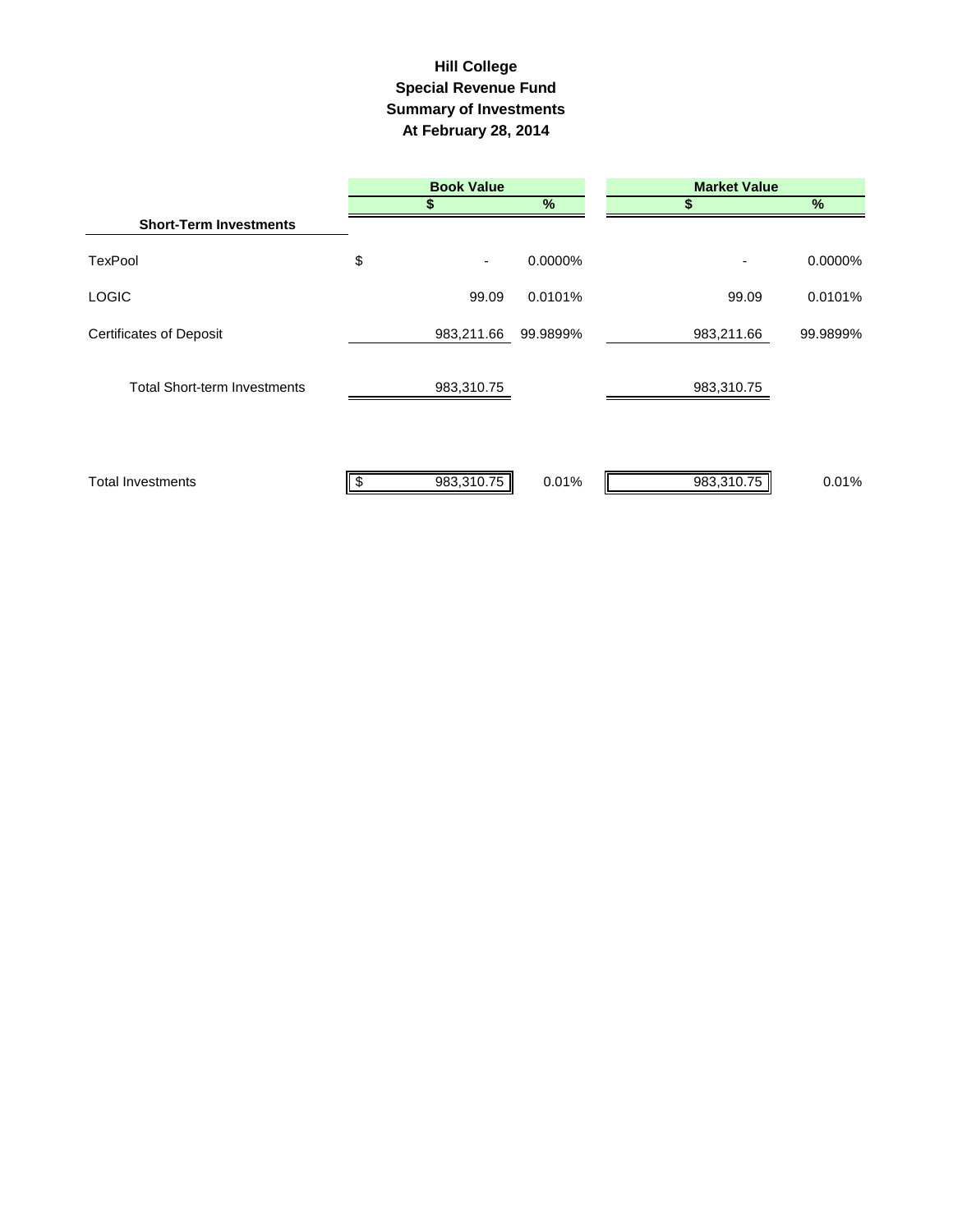### **Hill College Operating Fund Statement of Changes in Investment Assets Quarter Ended February 28, 2014**

|                                                       | <b>Book Value</b> |                              |  | <b>Market Value</b> |
|-------------------------------------------------------|-------------------|------------------------------|--|---------------------|
| <b>Beginning Investment Assets - 11/30/13</b>         | \$.               | 2,606,752.17 \$ 2,606,752.17 |  |                     |
| Receipts\Contributions                                |                   |                              |  |                     |
| Investment Income                                     |                   | 4,492.99                     |  | 4,492.99            |
| <b>Distribution</b>                                   |                   | -                            |  |                     |
| Net Realized Gains (Losses)                           |                   |                              |  |                     |
| Changes in Net Unrealized Appreciation/(Depreciation) |                   |                              |  |                     |
| <b>Ending Investment Assets - 2/28/14</b>             |                   | 2,611,245.16 \$              |  | 2,611,245.16        |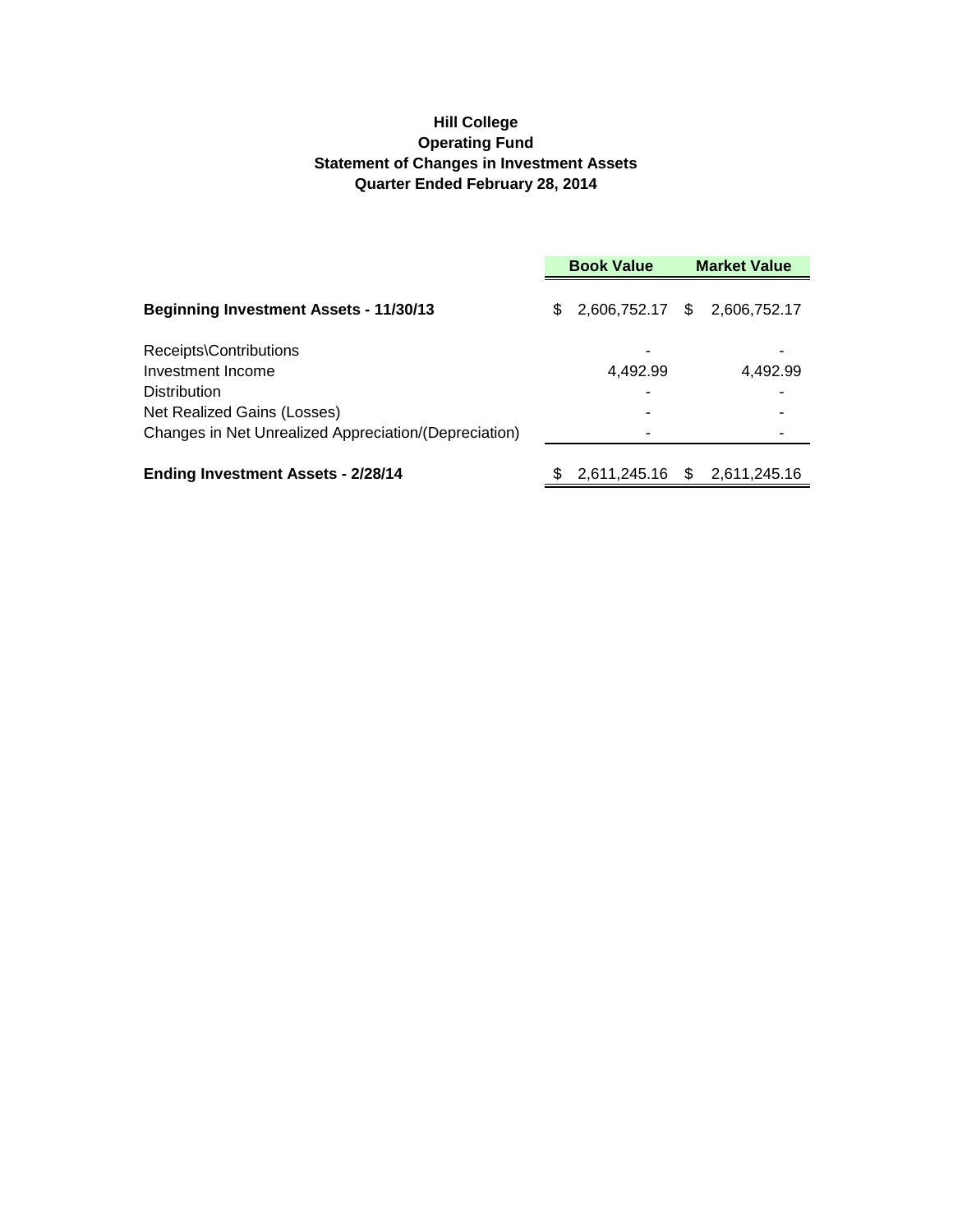### **Hill College Endowment Fund Statement of Changes in Investment Assets Quarter Ended February 28, 2013**

|                                                       | <b>Book Value</b> |       | <b>Market Value</b> |       |
|-------------------------------------------------------|-------------------|-------|---------------------|-------|
| <b>Beginning Investment Assets - 11/30/13</b>         | \$                | 52.47 | -S                  | 52.47 |
| Receipts\Contributions                                |                   | ۰     |                     |       |
| Investment Income                                     |                   |       |                     |       |
| <b>Distribution</b>                                   |                   |       |                     |       |
| Net Realized Gains (Losses)                           |                   |       |                     |       |
| Changes in Net Unrealized Appreciation/(Depreciation) |                   |       |                     |       |
| <b>Ending Investment Assets - 2/28/14</b>             |                   | 52.47 |                     | 52.47 |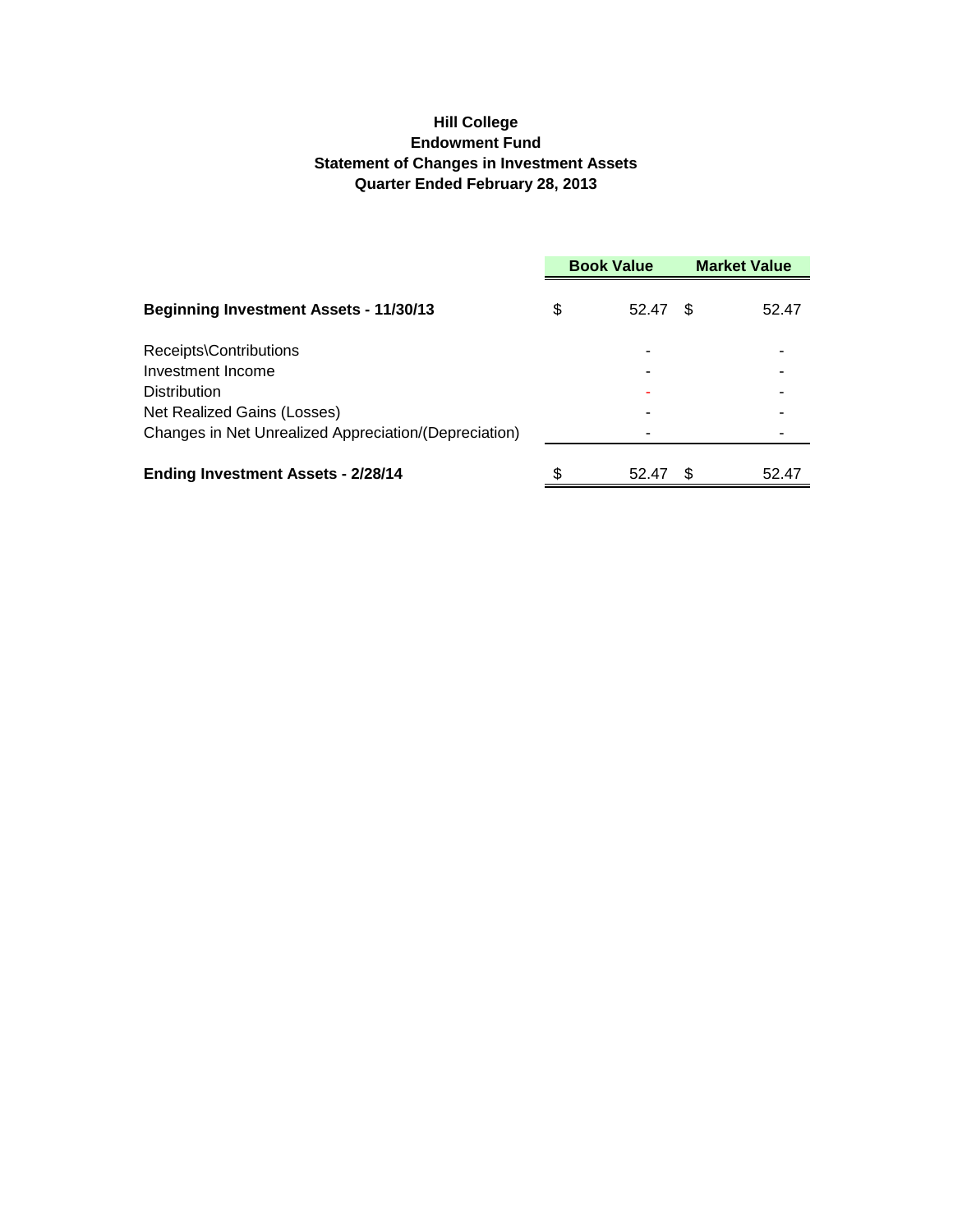### **Hill College Interest & Sinking Fund Statement of Changes in Investment Assets Quarter Ended February 28, 2013**

|                                                       | <b>Book Value</b> |           | <b>Market Value</b> |      |
|-------------------------------------------------------|-------------------|-----------|---------------------|------|
| <b>Beginning Investment Assets - 11/30/13</b>         | \$                | $2.35$ \$ |                     | 2.35 |
| Receipts\Contributions                                |                   | ۰         |                     |      |
| Investment Income                                     |                   | -         |                     |      |
| <b>Distribution</b>                                   |                   | ۰         |                     |      |
| Net Realized Gains (Losses)                           |                   | ۰         |                     |      |
| Changes in Net Unrealized Appreciation/(Depreciation) |                   |           |                     |      |
| <b>Ending Investment Assets - 2/28/14</b>             | S                 | 2.35      |                     | 2.35 |